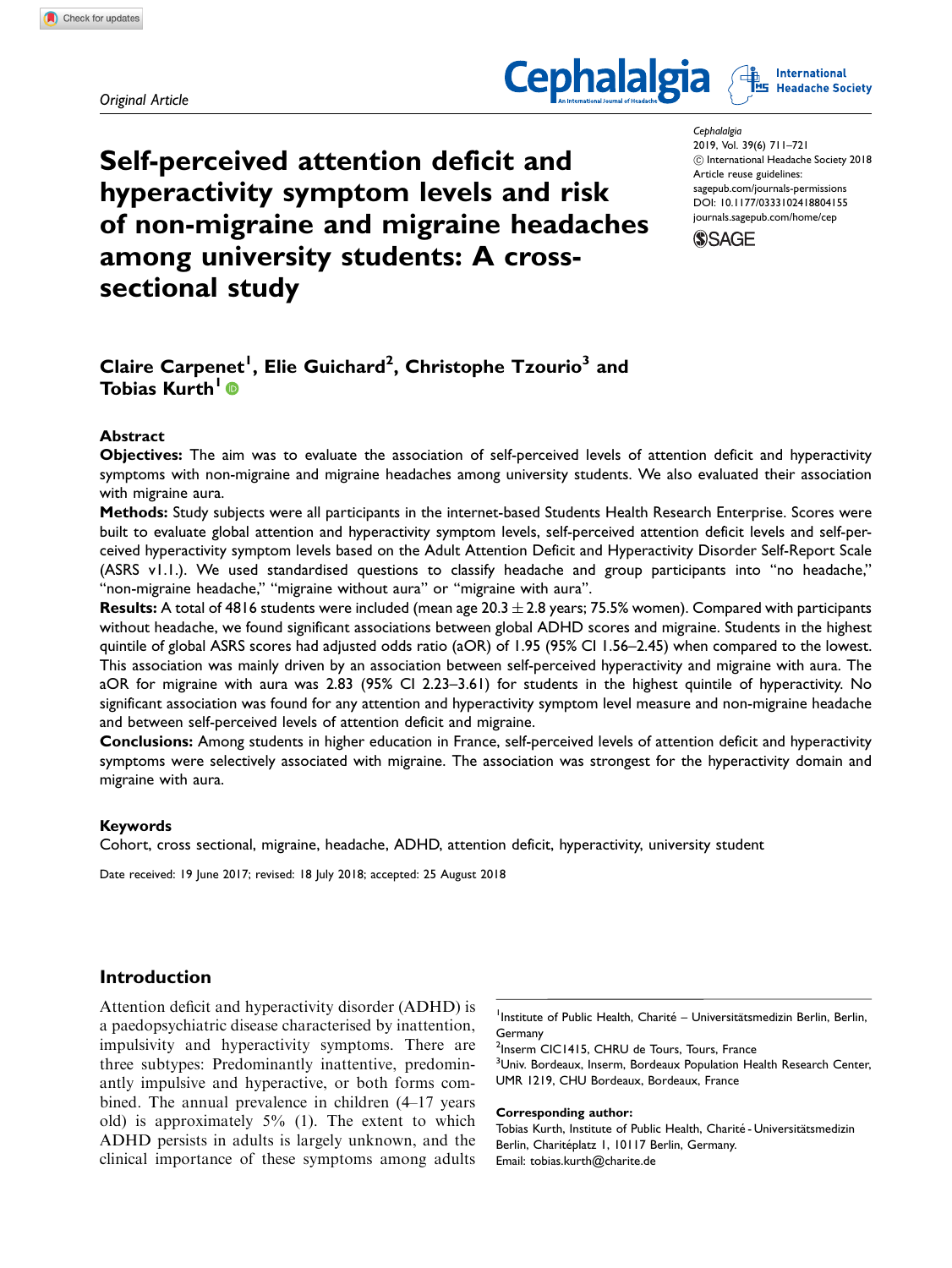has only recently been recognised (2). In populationbased studies, information on ADHD is often ascertained by auto-evaluations, exploiting only some of the Diagnostic and Statistical Manual of Mental Disorders IV criteria. However, validated questionnaires exist that allow classification of ADHD in population-based settings (3,4).

Migraine and attention deficit and hyperactivity symptoms represent a substantial public health burden, since they involve increases in public spending and substantial individual burden (5,6). While studies have described links between migraine and ADHD in children (7,8), clinical and population-based studies on their association with ADHD symptoms in adulthood are scarce (9). In particular, no data exist among university students, a population in which an association could lead to major consequences for academic performance and general well-being (10–12).

The objective of this study was to evaluate the association of self-perceived levels of attention deficit and hyperactivity symptoms with headache and migraine among university students. While several covariates have been linked with attention deficit and hyperactivity symptoms or migraine, the causal association pattern (i.e. confounding vs. intermediate factors) remains unclear. Thus, we further aimed to evaluate the influence of a priori defined causal association patterns of covariates in several a priori selected modeling approaches to provide insights to potential confounding or effect modification (13).

### Methods

#### Study population

Study subjects were participants in the internet-based Students Health Research Enterprise (i-Share) project, a prospective population-based cohort study of students of French-speaking universities and higher education institutions. The i-Share project was initiated by the Universities of Bordeaux and Versailles Saint-Quentin (France). To be eligible to participate, a student had to be officially registered at a University or higher education institute, be at least 18 years of age, able to read and understand French, and provide informed consent for participation.

Data of this study mainly come from participants at the University of Bordeaux, where active recruitment started in February 2013. Students were informed about the purpose and aims of the study by flyers, information stands at registrations, during lectures, and via social media and newsletters ([www.i-Share.fr\)](http://www.i-Share.fr). Furthermore, a group of trained students informed their peers about the study and collected contact information to initiate the online recruitment process.

Enrollment followed a two-step process: First, a formal pre-registration on the i-Share online portal was required. In the second step, the student finalised the registration process and completed self-administered online questionnaires. Only students who filled out the entire baseline questionnaire were eligible for our analyses. The baseline questionnaire asked information on the participant's health status, personal and family medical histories, socio-demographic characteristics, and lifestyle habits. For this particular study, we used available data as of 16 March 2015 (Figure 1).

The i-Share project from which this study originated was approved by the Commission Nationale de l'Informatique et des Libertés (CNIL) [DR-2013-019].

# Assessment of attention deficit and hyperactivity symptom levels

Students were asked to complete the Adult ADHD Self-Report Scale (ASRS-v1.1) (3,4) concerning their behaviours over the last six months. The scale consisted of six items providing global information on attention and hyperactivity levels. The first four items are related to attention deficit whereas the last two are linked to hyperactivity. Each question had five answer levels, ranging from never to very often. We applied an unweighted scoring for each question and assigned a point value for each response level (never  $= 0$ , rarely = 1, sometimes = 2, often = 3, very often = 4) as previously suggested (4,14). The points were then summed up to build a global score (ranging from 0



Figure 1. Flowchart of the study population.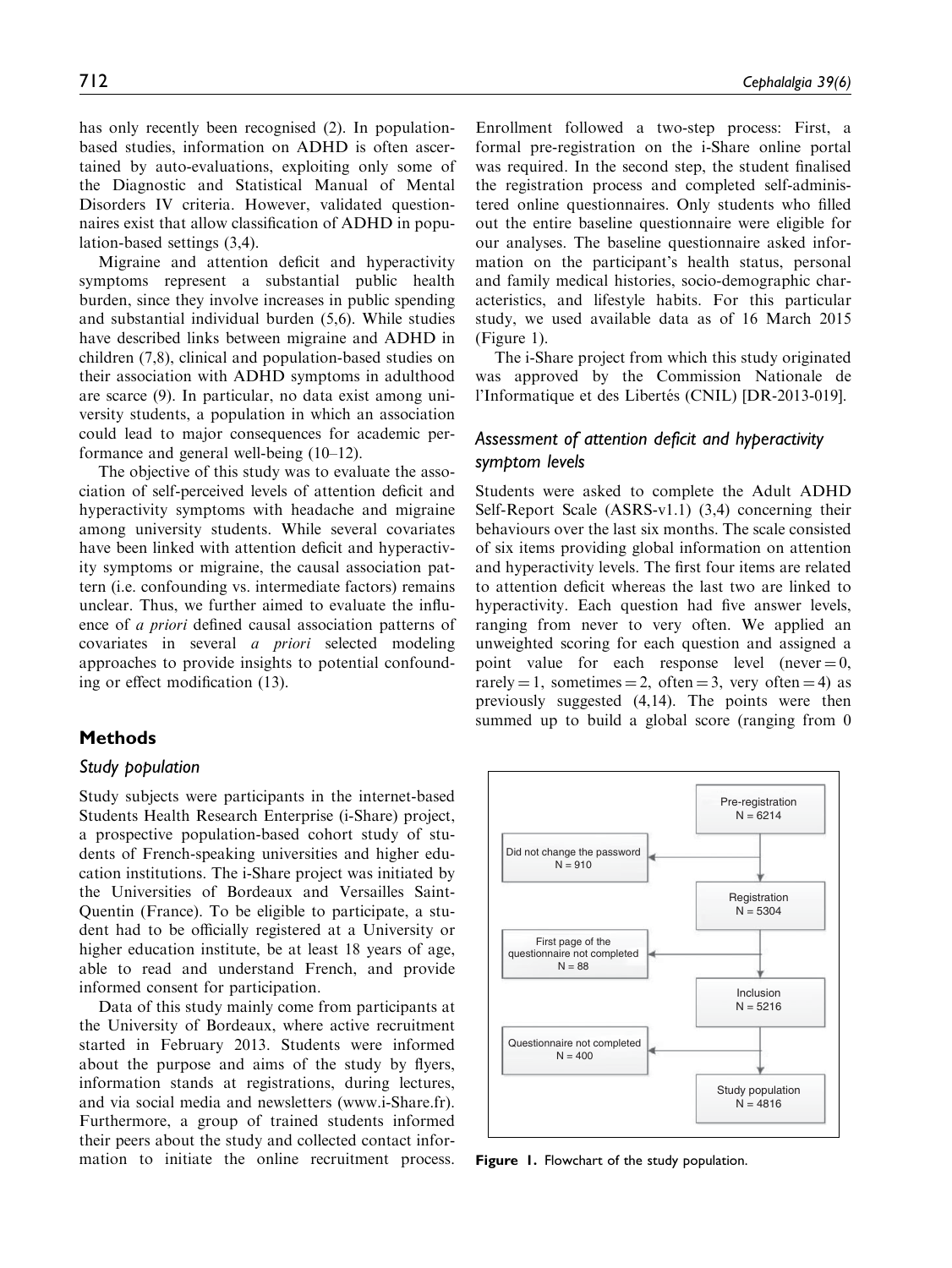to 24), a score for the self-perceived attention symptom level (ranging from 0 to 16), and score for the self-perceived hyperactivity symptom levels (ranging from 0 to 8). We categorised the total and attention symptom level scores in quintiles and the hyperactivity level score in quartiles, allowing evaluation of non-linear association patterns. Lastly, we also dichotomised the total score according to the ASRS v1.1 diagnostic criteria for ADHD (4) and classified participants as having ADHD or not.

#### Assessment of headache and migraine

On the baseline questionnaire, participants were asked: ''Have you ever had headache attacks of several hours in the last 12 months?'' Participants who did not report headaches during the previous 12 months were included in the ''without headache'' category. Participants who reported headaches were asked further details about their headache symptoms, including unilateral location, pulsating quality of pain; inhibition of daily activities; aggravation by routine physical activity; nausea or vomiting; and sensitivity to light or sound. Responses were used to classify participants into ''non-migraine headache" or "migraine" categories. Participants were further asked whether they had visual, sensory or motor disturbances before the migraine attack. Responses were used to classify those indicating migraine into migraine with aura or migraine without aura.

To establish migraine classification in our study, we used the ''probable migraine'' category of the International Classification of Headache Disorders 3rd edition (beta version) (15). We distinguished between ''no headache,'' ''non-migraine headache'' and ''migraine.'' In further analyses, we also took migraine aura status into account.

The migraine information in i-Share was validated as previously described (16). In brief, we used the validated French version of the ID migraine<sup>TM</sup> questionnaire (17,18) to validate migraine self-reports. Compared to the migraine classification of the i-Share questionnaire, only eight of 139 participants in the validation study were not classified as having migraine by the ID migraine<sup>TM</sup> questionnaire, resulting in a predictive value positive of 90.9% (16).

### Statistical analyses

We compared the characteristics of the study population with respect to their attention deficit and hyperactivity symptom level status (very low, low, medium, high and very high) by contrasting means and frequencies.

To evaluate the association between self-perceived levels of attention deficit and hyperactivity symptoms with headache status, we used a multinomial logistic regression model. Multinomial logistic regression is an extension of binary logistic regression, in which the outcome variable is allowed to have more than two categories (in our case the three or four headache status categories). Each calculated odds ratio (OR) is simultaneously compared with two reference categories, one for the exposure (in our case attention deficit and hyperactivity symptom level categories) and one for the outcome. We calculated OR and 95% confidence intervals (95% CI) using participants in the lowest attention deficit hyperactivity score categories and those without headache as the reference group.

We used Directed Acyclic Graphs (DAGs) (19,20) to classify covariates in potential common causes of both our exposure and outcome (i.e. potential variables causing confounding) or potential consequences of our exposure that also relate to our outcome (i.e. potential intermediates). DAGs graphically represent causal effect patterns between covariates that help in the identification of confounding factors that must be controlled for as well as intermediates (Figure 2). They further allow evaluation of whether adjustment for intermediates causes bias (21,22). The resulting hypothesised causal structure allowed for the development of specific multivariable models addressing the different causal association patterns.

We considered the following variables as potential covariates in the ''confounding'' model: Gender (men, women), age (18, 19, 20, 21 years or more), parents' headache status (yes/no) and family economic condition in childhood (very comfortable, comfortable, correct, hard or very hard). As ''intermediate'' variables, we considered employment while being a student (yes/ no), self-reported physician-diagnosed depression (yes/ no), study level (first, second, third, fourth or higher year of post-secondary education), recent change in field of study (yes/no), alcohol consumption (never or once a year, several times a year, once a month, once a week or less, two to three times a week, four to seven times a week), current tobacco consumption (yes/no), cannabis consumption (yes/no) and consumption of other drugs (yes/no). The following variables could



Figure 2. Directed acyclic graph.

A: exposure of interest (attention deficit/hyperactivity symptoms); I: intermediate variable(s); Y: outcome of interest (headache status): L: confounding variable(s).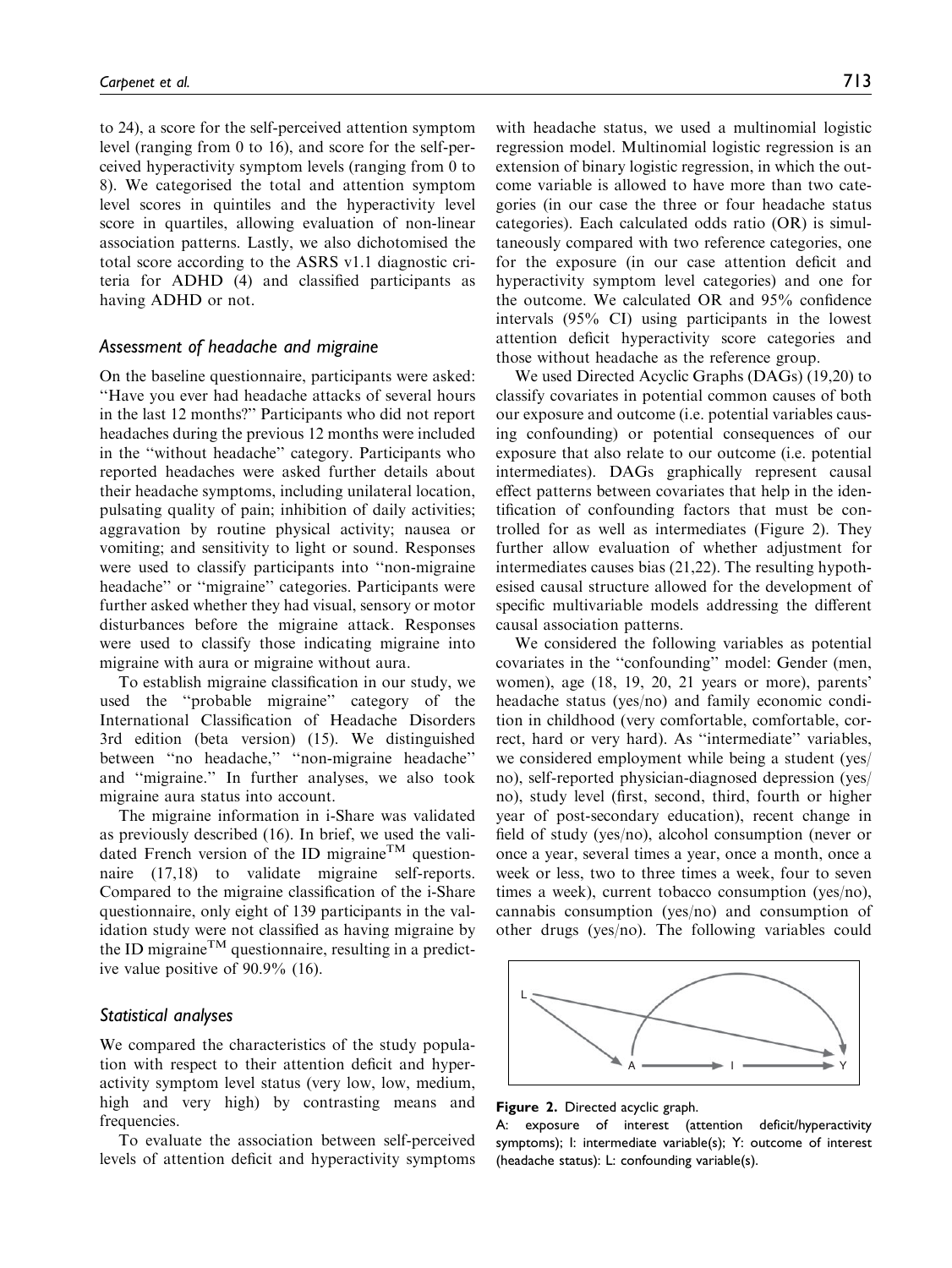not clearly be assigned to either the ''confounding'' or the ''intermediate'' variable set and were considered in a separate model (''other''): Current place of living (parent's residence, university residence, apartment, other), sports practice (yes/no), extracurricular activities (yes/no) and sleep quality (good or pretty good, neither good nor bad, pretty bad or bad).

In addition, we estimated the effect of ADHD on headache status as a binary variable with an inverseprobability-of-treatment weights (IPTW) using a weighted logistic regression model to ensure that control for potential intermediates by using a standard logistic regression model did not introduce bias (21). Bias can be introduced when adjusting for a consequence of the exposure that is also determined by an unmeasured factor, which in addition is also a risk factor for the outcome (21,22).

We performed all analyses in SAS (version 9.3; SAS Institute Inc, Cary, NC) and we considered a two-tailed p-value of less than 0.05 as statistically significant.

### **Results**

A total of 4816 students were included (Figure 1). The baseline characteristics of our study population are summarised in Table 1. Women represented 75.5% of our study population, and the mean age was  $20.3 \pm 2.8$ years. More than 40% of students were in their first year of post-secondary education. Half of the students lived in a flat and practised a sport. Among the study population, 31.5% had an extracurricular activity.

The proportion of students with a bad sleep quality was 16.7% higher for students reporting the highest category of self-reported attention problems and hyperactivity compared with students with a low selfperceived attention and hyperactivity symptom level. Students in the highest quintile of attention and hyperactivity symptoms reported depression 12.8% more often than students in the lowest. A family history of headaches was present in 10.3% of students in the highest quintile of level of attention deficit and hyperactivity symptoms compared with students in the lowest. Students with a high level of attention deficit and hyperactivity symptoms reported a worse financial situation during their childhood compared to those with a low level of self-perceived attention deficit and hyperactivity symptoms. Tobacco, cannabis, and other illicit drug consumption were increased with increasing levels of attention deficit and hyperactivity symptoms in our study population.

Table 2 summarises the results of the impact of selfperceived attention deficit and hyperactivity symptom levels with headache status. After adjusting for potential confounding, no significant association was found with non-migraine headache when compared with

participants not reporting any headache. Self-perceived levels of attention problems and hyperactivity symptoms were associated with migraine overall as well as with migraine with aura and migraine without aura except for the lowest category level with migraine without aura. The adjusted OR (95% CI) for migraine overall was 1.95 (1.56–2.44). For the highest quintile of attention deficit and hyperactivity symptom levels, the odds ratio of suffering from migraine with aura was higher OR 2.12 (1.56–2.88) than in the migraine without aura group OR 1.83 (1.40–2.41). The same pattern of association was observed when adding "intermediate" and "other" variable categories to the multivariable logistic regression models. However, the OR for the highest quintile of attention deficit and hyperactivity symptom levels observed for migraine with aura were somewhat lower, with a relative variation of 9.4% with the addition of ''intermediate'' variables and 22.2% when other covariates were added.

Table 3 summarises the results for the association of self-perceived levels of attention deficit symptoms with headache status. We overall did not find a significant association pattern with any of the headache groups. Particularly, including potential intermediates or the ''other'' variable set led to a null association.

The results for the association between self-perceived levels of hyperactivity symptoms and headache status are reported in Table 4. After adjusting for our confounding covariate set, a significant association with non-migraine headache was found for students within the highest quartile of hyperactivity symptoms OR 1.41 (1.13–1.76). The highest category of self-perceived hyperactivity symptoms was associated with migraine OR 2.16 (1.80–2.58). Self-perceived hyperactivity was further associated with migraine with aura and migraine without aura except for the lowest group of migraine without aura OR 1.21 (0.96–1.54). ORs increased with the levels of hyperactivity and were higher for migraine with aura. Adjusting for our ''intermediate'' and ''other'' covariate set, the association pattern did not change substantially (Table 4). Within the highest category of self-perceived hyperactivity symptoms, the relative variation with all sets of variables was 12.7% for the migraine with aura group.

In Table 5, we summarise the results of the IPTW analyses with ADHD as a binary exposure variable. The weighted analysis changed the results for the association between ADHD and all migraine categories when compared with the results from a standard logistic regression model. For example, the OR for the migraine with aura group changed by 16.0%, from an OR from the standard to logistic regression analysis of 1.43 (1.23–1.66) to an OR of 1.65 (1.41–1.92) in the weighted analysis.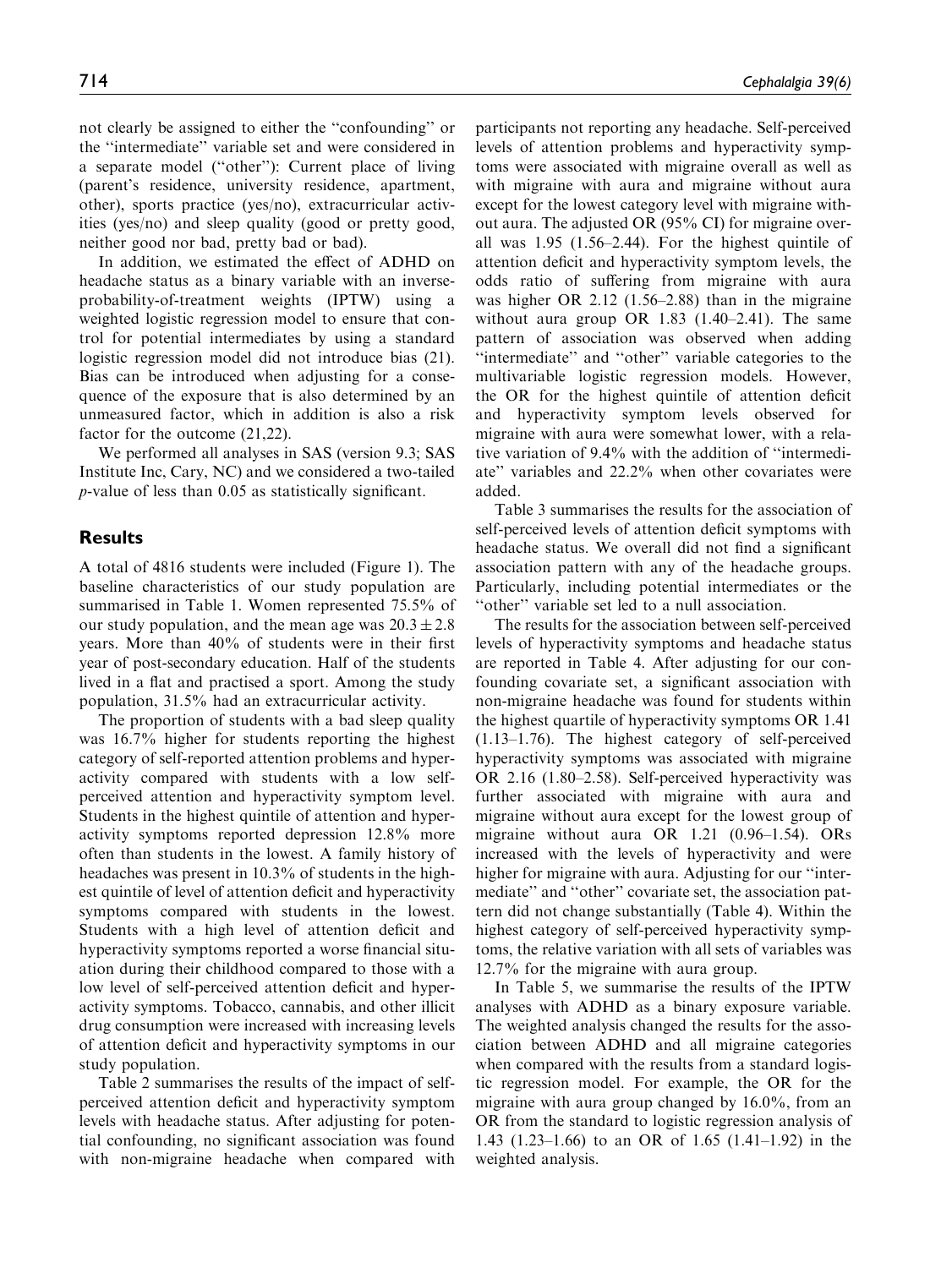Table 1. Characteristics of the i-Share cohort by self-perceived attention deficit and hyperactivity levels ( $n = 4816$ ).

|                                               | $n = 946$               | $1.44 \times 17$<br>$n = 805$ | ----------<br>$n = 965$ | $n = 1265$              | $\cdots$<br>$n = 835$   |
|-----------------------------------------------|-------------------------|-------------------------------|-------------------------|-------------------------|-------------------------|
|                                               | n (%)                   | n(%)                          | n (%)                   | n (%)                   | n(%)                    |
| Migraine                                      |                         |                               |                         |                         |                         |
| No headache                                   | 613(64.8)               | 462 (57.4)                    | 547 (56.7)              | 658 (52.0)              | 423 (50.6)              |
| Non-migraine headache                         | 126(13.3)               | 124(15.4)                     | 142(14.7)               | 189(14.9)               | 114(13.6)               |
| Migraine without aura                         | 122(12.9)               | 113(14.0)                     | 155(16.1)               | 227 (17.9)              | 164(19.6)               |
| Migraine with aura                            | 85 (9.0)                | 106(13.2)                     | 121(12.5)               | 191(15.2)               | 134(16.1)               |
| Women                                         | 721 (76.2)              | 617 (76.6)                    | 746 (77.3)              | 941 (74.4)              | 613 (73.4)              |
| Age (yrs)                                     |                         |                               |                         |                         |                         |
| $\leq$ 18                                     | 287 (30.3)              | 237 (29.4)                    | 308 (31.9)              | 406 (32.1)              | 240 (28.7)              |
| 9                                             | 161(17.0)               | 150(18.6)                     | 152(15.7)               | 242(19.1)               | 166 (19.9)              |
| 20                                            | 121(12.8)               | 111(13.8)                     | 145(15.0)               | 173(13.7)               | 124(14.9)               |
| $\geq$ 21                                     | 377 (39.9)              | 307 (38.2)                    | 360 (37.3)              | 444 (35.1)              | 305 (36.5)              |
| Parental headache                             | 289 (30.5)              | 263 (32.7)                    | 330 (34.2)              | 436 (34.5)              | 341 (40.8)              |
| Family economic condition in childhood        |                         |                               |                         |                         |                         |
| Very comfortable                              | 115(12.2)               | 87 (10.8)                     | 82(8.5)                 | 127(10.0)               | 77 (9.2)                |
| Comfortable                                   | 433 (45.8)              | 353 (43.8)                    | 383 (39.7)              | 535 (42.3)              | 313 (37.5)              |
| Correct                                       | 337 (35.6)              | 292 (36.3)                    | 387 (40.1)              | 474 (37.5)              | 336 (40.2)              |
| Hard or very hard                             | 61(6.4)                 | 73(9.1)                       | 113(11.7)               | 129(10.2)               | 109(13.1)               |
| Depression                                    | 66 (7.0)                | 89(11.1)                      | 108(11.2)               | 184(14.5)               | 165(19.8)               |
| Sleep quality                                 |                         |                               |                         |                         |                         |
| Good or quite good                            | 636 (67.2)              | 490 (60.9)                    | 494 (51.2)              | 619(48.9)               | 359 (43.0)              |
| Neither good or bad                           | 180 (19.0)              | 173(21.5)                     | 273 (28.3)              | 316(25.0)               | 222 (26.6)              |
| Quite bad or bad                              | 130(13.8)               | 142(17.6)                     | 198 (20.5)              | 330 $(26.1)$            | 254 (30.4)              |
| Paid employment as a student                  | 331 (35.0)              | 289 (35.9)                    | 354 (36.7)              | 468 (37.0)              | 315 (37.7)              |
| Study year                                    |                         |                               |                         |                         |                         |
| I year                                        | 410 (43.0)              | 364 (45.2)                    | 438 (45.4)              | 580 (45.9)              | 387 (46.3)              |
| II year                                       | 154(16.3)               | 156(19.4)                     | 190(19.7)               | 248 (19.6)              | 156 (18.7)              |
| III year                                      | 136(14.7)               | 106(13.2)                     | 115(11.9)               | 161(12.7)               | 120(14.4)               |
| IV year or more                               | 246 (26.0)              | 179 (22.2)                    | 222(23.0)               | 276 (21.8)              | 172 (20.6)              |
| Recent change in field of study               | 208 (22.0)              | 193 (24.0)                    | 226(23.4)               | 327 (25.8)              | 234 (28.0)              |
| Current place of living<br>Parent's residence |                         |                               |                         |                         |                         |
|                                               | 311 (32.9)<br>102(10.8) | 269 (33.4)<br>87 (10.8)       | 306 (31.7)<br>108(11.2) | 421 (33.3)<br>156(12.4) | 252 (30.2)              |
| University residence<br>Apartment             | 510 (53.9)              | 413(51.3)                     | 517(53.6)               | 628 (49.6)              | 114(13.6)<br>433 (51.9) |
| Others                                        | 23(2.4)                 | 36 (4.5)                      |                         |                         |                         |
| Practising sport                              | 525 (55.5)              | 432 (53.7)                    | 34(3.5)<br>462 (47.9)   | 60 (4.7)<br>607 (48.0)  | 36(4.3)<br>411 (49.2)   |
| Extra-curricular activities                   | 279 (29.5)              | 259 (32.2)                    | 292 (30.3)              | 412 (32.6)              | 277 (33.2)              |
| Alcohol consumption                           |                         |                               |                         |                         |                         |
| Never or once a year                          | 110(11.7)               | 59(7.3)                       | 92 (9.5)                | 116(9.2)                | 71 (8.5)                |
| Several times a year                          | 209 (22.0)              | 168 (20.9)                    | 195 (20.2)              | 233 (18.4)              | 162(19.4)               |
| Once a month                                  | 170 (18.0)              | 158 (19.6)                    | 184(19.1)               | 187 (14.8)              | 121(14.5)               |
| Once a week or less                           | 303 (32.0)              | 264 (32.8)                    | 315 (32.7)              | 448 (35.4)              | 257 (30.8)              |
| Two to three times a week                     | 125(13.2)               | 124(15.4)                     | 145 (15.0)              | 221 (17.5)              | 184 (22.0)              |
| Four to seven times a week                    | 29(3.1)                 | 32(7.0)                       | 34(3.5)                 | 60 $(4.7)$              | 40 (4.8)                |
| Current tobacco consumption                   | 235 (24.8)              | 246 (30.6)                    | 302 (31.3)              | 485 (38.3)              | 373 (44.7)              |
| Cannabis consumption                          | 438 (46.3)              | 434 (53.9)                    | 525 (54.4)              | 757 (59.8)              | 553 (66.2)              |
| Consumption of other drugs                    | 125(13.2)               | 128 (15.9)                    | 151 (15.6)              | 266 (21.0)              | 207 (24.8)              |
|                                               |                         |                               |                         |                         |                         |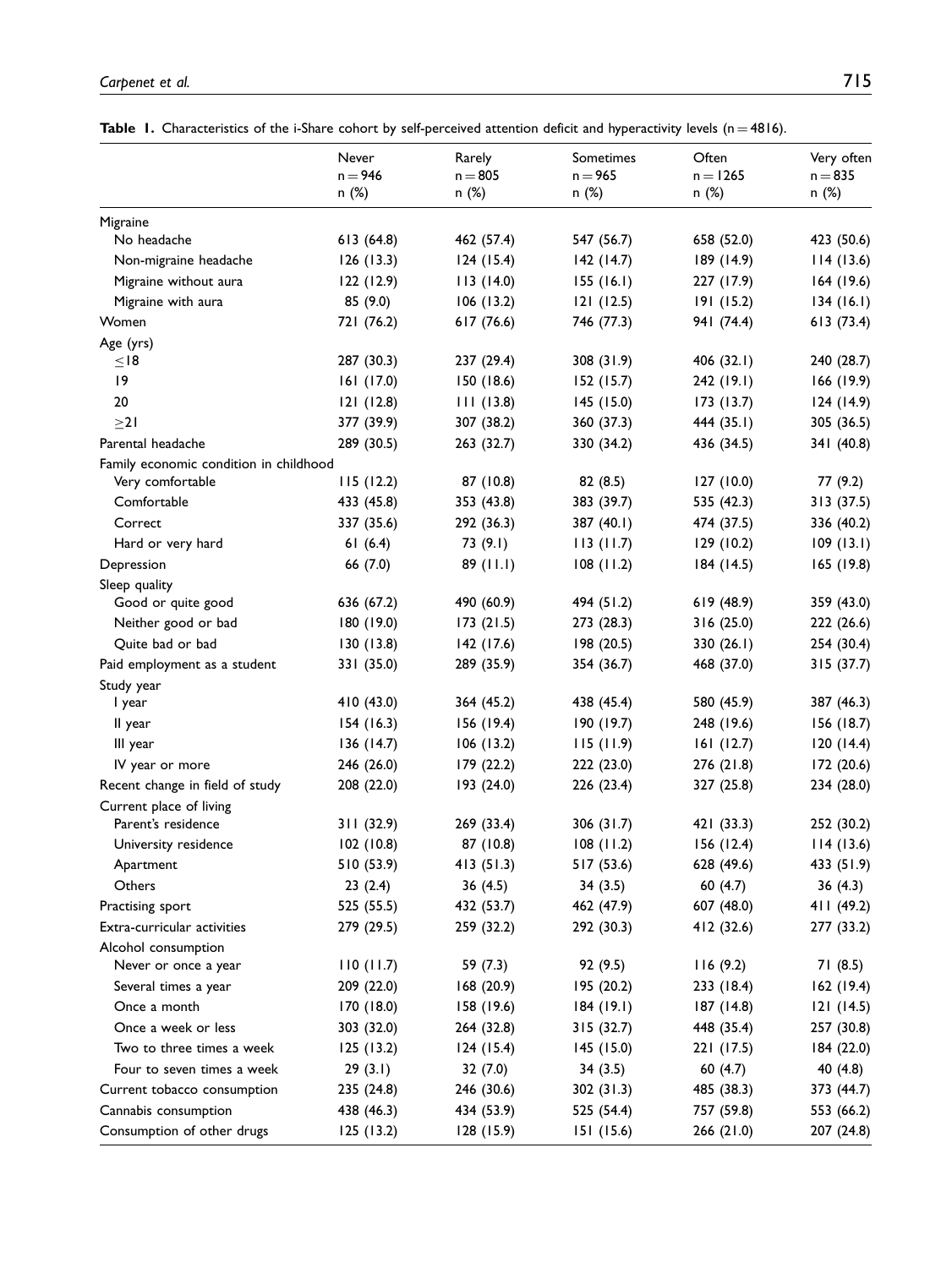|                               | Non-migraine headache<br>OR (95% CI) | Migraine overall<br>OR (95% CI) | Migraine without aura<br>OR (95% CI) | Migraine with aura<br>OR (95% CI) |
|-------------------------------|--------------------------------------|---------------------------------|--------------------------------------|-----------------------------------|
| Univariate                    |                                      |                                 |                                      |                                   |
| Never                         | 1.00 (referent)                      | 1.00 (referent)                 | 1.00 (referent)                      | 1.00 (referent)                   |
| Rarely                        | $1.31(0.99 - 1.72)$                  | $1.40$ ( $1.12 - 1.76$ )        | $1.23(0.93 - 1.63)$                  | $1.66$ (1.21-2.26)                |
| Sometimes                     | $1.26$ (0.97-1.65)                   | $1.49$ (1.21-1.85)              | $1.42$ (1.09-1.85)                   | $1.60$ (1.18-2.15)                |
| Often                         | $1.40(1.09 - 1.80)$                  | $1.88$ (1.54-2.30)              | $1.73$ (1.36-2.22)                   | 2.09 (1.59-2.77)                  |
| Very often                    | $1.31(0.99 - 1.74)$                  | 2.09 (1.68-2.59)                | $1.95$ (1.49-2.54)                   | $2.29$ (1.70-3.08)                |
| Confounding                   |                                      |                                 |                                      |                                   |
| Never                         | 1.00 (referent)                      | 1.00 (referent)                 | 1.00 (referent)                      | 1.00 (referent)                   |
| Rarely                        | $1.29(0.98 - 1.70)$                  | $1.39$ (1.10-1.75)              | $1.22$ (0.91-1.62)                   | $1.63$ (1.19-2.25)                |
| Sometimes                     | $1.21(0.92 - 1.58)$                  | $1.42$ (1.14-1.77)              | $1.35$ (1.03-1.77)                   | $1.51$ ( $1.11-2.06$ )            |
| Often                         | $1.40(1.08 - 1.80)$                  | $1.89$ (1.54-2.33)              | $1.75$ (1.36-2.25)                   | $2.11(1.58-2.81)$                 |
| Very often                    | $1.25(0.94 - 1.67)$                  | $1.95$ (1.56-2.44)              | $1.83$ (1.40-2.41)                   | 2.12 (1.56-2.88)                  |
| Confounding and intermediates |                                      |                                 |                                      |                                   |
| Never                         | 1.00 (referent)                      | 1.00 (referent)                 | 1.00 (referent)                      | 1.00 (referent)                   |
| Rarely                        | $1.29(0.97 - 1.71)$                  | $1.35$ (1.07-1.71)              | $1.20(0.90 - 1.60)$                  | $1.57$ (1.14-2.16)                |
| Sometimes                     | $1.19(0.91 - 1.57)$                  | $1.38$ (1.10-1.72)              | $1.33$ $(1.02 - 1.75)$               | $1.45$ (1.06-1.97)                |
| Often                         | $1.39(1.08 - 1.80)$                  | $1.82$ (1.47-2.25)              | $1.72$ (1.34-2.23)                   | $1.96$ (1.47-2.62)                |
| Very often                    | $1.23(0.92 - 1.65)$                  | $1.84$ (1.46-2.32)              | $1.78$ (1.35-2.36)                   | $1.92$ (1.40-2.64)                |
| Confounding and others        |                                      |                                 |                                      |                                   |
| Never                         | 1.00 (referent)                      | 1.00 (referent)                 | 1.00 (referent)                      | 1.00 (referent)                   |
| Rarely                        | $1.25(0.95 - 1.66)$                  | $1.34$ (1.06-1.70)              | $1.19(0.89 - 1.60)$                  | $1.56$ (1.14-2.15)                |
| Sometimes                     | $1.14(0.87 - 1.50)$                  | $1.30(1.04 - 1.64)$             | $1.27(0.97 - 1.67)$                  | $1.36(0.99 - 1.85)$               |
| Often                         | $1.30(1.00 - 1.68)$                  | $1.70(1.38 - 2.10)$             | $1.62$ (1.25-2.09)                   | $1.83$ (1.37-2.45)                |
| Very often                    | $1.15(0.86 - 1.53)$                  | $1.70$ $(1.35 - 2.14)$          | $1.65$ (1.25-2.18)                   | $1.77$ $(1.29 - 2.42)$            |
|                               | Confounding intermediates and others |                                 |                                      |                                   |
| Never                         | 1.00 (referent)                      | 1.00 (referent)                 | 1.00 (referent)                      | 1.00 (referent)                   |
| Rarely                        | $1.25(0.95 - 1.66)$                  | $1.32$ (1.04-1.67)              | $1.18(0.88 - 1.58)$                  | $1.52$ (1.10-2.10)                |
| Sometimes                     | $1.13(0.86 - 1.49)$                  | $1.28$ (1.02-1.60)              | $1.26(0.96 - 1.65)$                  | $1.31(0.96 - 1.79)$               |
| Often                         | $1.30(1.00 - 1.68)$                  | $1.66$ (1.34-2.06)              | $1.61(1.24 - 2.09)$                  | $1.74$ (1.30-2.33)                |
| Very often                    | $1.14(0.85 - 1.53)$                  | $1.64$ (1.30-2.07)              | $1.63$ (1.23-2.17)                   | $1.65$ (1.20-2.28)                |

Table 2. Multinomial logistic regression of headache and migraine with self-perceived levels of attention and hyperactivity ( $n = 4816$ ).

CI: confidence interval; Reference: no headache.

Note: Adjusted for: ''confounding'' gender, age, parents' headache status, family economic condition in childhood); ''intermediates'' (self-reported physician-diagnosed depression, paid employment as a student, study level, recent change in field of study, alcohol consumption, current tobacco consumption, cannabis consumption, consumption of other drugs); ''others'' (current place of living, sports practice, extracurricular activities, sleep quality).

# **Discussion**

Results of this large, cross-sectional study among university students show an association of self-perceived attention deficit and hyperactivity symptom levels with migraine. The association increased gradually, suggesting a dose-dependent relationship. We observed the highest adjusted OR for the association between self-perceived hyperactivity level and migraine with aura.

The pattern of association was similar for each modeling setup, suggesting that the variables we considered

a priori did not confound the association, nor was the association substantially mediated. However, ORs attenuated when adding either covariates considered "intermediates" or "other," potentially suggesting an influence of these variables on the association of selfperceived attention deficit and hyperactivity levels on migraine. In addition, the IPTW analysis changed the results of the impact of ADHD on migraine when taking intermediate and potential confounding factors into account, suggesting influence due to potentially inappropriate control for intermediate covariates in this setting (21,22).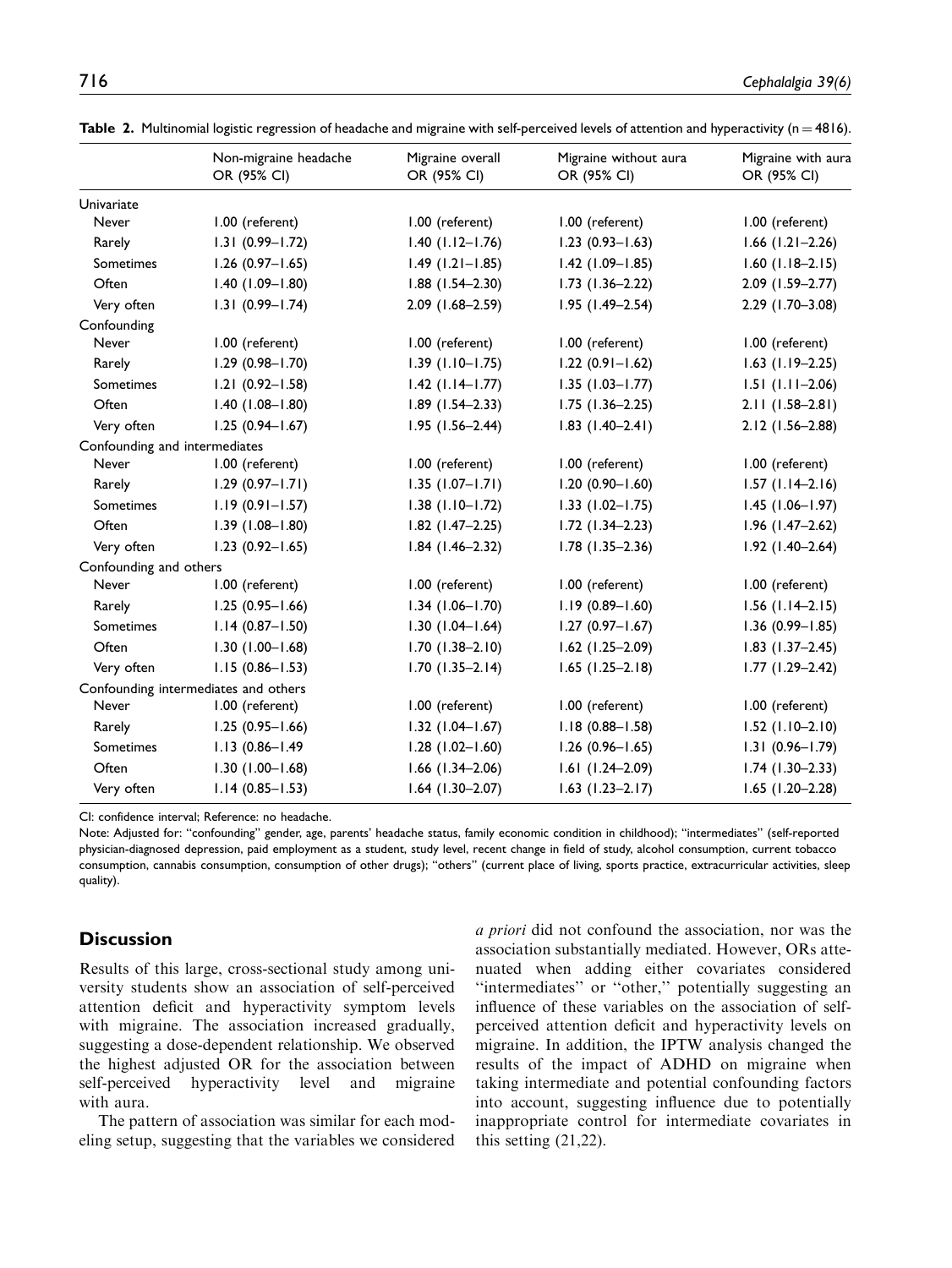|                               | Non-migraine headache<br>OR (95% CI) | Migraine overall<br>OR (95% CI) | Migraine without aura<br>OR (95% CI) | Migraine with aura<br>OR (95% CI) |
|-------------------------------|--------------------------------------|---------------------------------|--------------------------------------|-----------------------------------|
| Univariate                    |                                      |                                 |                                      |                                   |
| Never                         | 1.00 (referent)                      | 1.00 (referent)                 | 1.00 (referent)                      | 1.00 (referent)                   |
| Rarely                        | $1.05(0.80 - 1.38)$                  | $0.95(0.76 - 1.18)$             | $0.95(0.72 - 1.24)$                  | $0.95(0.70 - 1.27)$               |
| Sometimes                     | $1.07$ $(0.82 - 1.40)$               | $1.09$ (0.88-1.34)              | $1.08$ $(0.83 - 1.40)$               | $1.10(0.83 - 1.46)$               |
| Often                         | $1.14(0.86 - 1.51)$                  | $1.28$ (1.03-1.59)              | $1.22(0.93 - 1.60)$                  | $1.35(1.01 - 1.81)$               |
| Very often                    | $0.95(0.70 - 1.28)$                  | $1.29$ (1.04-1.61)              | $1.35$ (1.03-1.77)                   | $1.22(0.91 - 1.65)$               |
| Confounding                   |                                      |                                 |                                      |                                   |
| Never                         | 1.00 (referent)                      | 1.00 (referent)                 | 1.00 (referent)                      | 1.00 (referent)                   |
| Rarely                        | $1.09$ (0.83-1.43)                   | $0.99$ $(0.79 - 1.24)$          | $0.99$ $(0.75 - 1.30)$               | $0.99$ $(0.73 - 1.34)$            |
| Sometimes                     | $1.08$ $(0.83 - 1.42)$               | $1.10(0.89 - 1.37)$             | $1.09$ $(0.84 - 1.42)$               | $1.12(0.84 - 1.49)$               |
| Often                         | $1.16(0.87 - 1.55)$                  | $1.31(1.04-1.65)$               | $1.25(0.95 - 1.66)$                  | $1.39(1.03 - 1.87)$               |
| Very often                    | $0.94(0.70 - 1.27)$                  | $1.27(1.00 - 1.60)$             | $1.33$ (1.00-1.75)                   | $1.19(0.88 - 1.63)$               |
| Confounding and intermediates |                                      |                                 |                                      |                                   |
| Never                         | 1.00 (referent)                      | 1.00 (referent)                 | 1.00 (referent)                      | 1.00 (referent)                   |
| Rarely                        | $1.09$ (0.83-1.44)                   | $0.97$ $(0.77 - 1.22)$          | $0.97(0.74 - 1.28)$                  | $0.97(0.71 - 1.31)$               |
| Sometimes                     | $1.08$ $(0.83 - 1.42)$               | $1.08$ $(0.86 - 1.34)$          | $1.08$ $(0.83 - 1.42)$               | $1.07$ (0.80-1.43)                |
| Often                         | $1.17(0.87 - 1.56)$                  | $1.29$ (1.02-1.62)              | $1.25(0.95 - 1.66)$                  | $1.32(0.98 - 1.80)$               |
| Very often                    | $0.92$ $(0.68 - 1.25)$               | $1.19(0.94 - 1.51)$             | $1.29$ (0.97-1.72)                   | $1.07$ (0.78-1.47)                |
| Confounding and others        |                                      |                                 |                                      |                                   |
| Never                         | 1.00 (referent)                      | 1.00 (referent)                 | 1.00 (referent)                      | 1.00 (referent)                   |
| Rarely                        | $1.04$ (0.79-1.37)                   | $0.93(0.74 - 1.17)$             | $0.95(0.72 - 1.25)$                  | $0.91(0.67 - 1.23)$               |
| Sometimes                     | $1.04$ (0.79-1.36)                   | $1.04$ (0.83-1.29)              | $1.05(0.80 - 1.37)$                  | $1.03$ (0.76-1.38)                |
| Often                         | $1.08$ $(0.81 - 1.44)$               | $1.18(0.93 - 1.48)$             | $1.15(0.87 - 1.53)$                  | $1.20(0.89 - 1.63)$               |
| Very often                    | $0.84$ (0.62-1.15)                   | $1.08$ (0.85-1.37)              | $1.17(0.88 - 1.56)$                  | $0.97(0.71 - 1.33)$               |
|                               | Confounding intermediates and others |                                 |                                      |                                   |
| Never                         | 1.00 (referent)                      | 1.00 (referent)                 | 1.00 (referent)                      | 1.00 (referent)                   |
| Rarely                        | $1.05(0.79 - 1.38)$                  | $0.92$ $(0.73 - 1.15)$          | $0.93$ $(0.71 - 1.23)$               | $0.89$ (0.66-1.22)                |
| Sometimes                     | $1.03$ (0.79-1.36)                   | $1.02$ (0.81-1.27)              | $1.04$ $(0.79 - 1.36)$               | $0.99(0.74 - 1.33)$               |
| Often                         | $1.08$ (0.81-1.45)                   | $1.16(0.92 - 1.47)$             | $1.16$ (0.87-1.54)                   | $1.16(0.85 - 1.59)$               |
| Very often                    | $0.84$ $(0.61 - 1.14)$               | $1.04 (0.81 - 1.32)$            | $1.16$ (0.87-1.55)                   | $0.90(0.65 - 1.24)$               |

Table 3. Multinomial logistic regression of headache and migraine with self-perceived levels of attention ( $n = 4816$ ).

CI: confidence interval; Reference: no headache.

Note: Adjusted for ''confounding'' variables: gender, age, parents' headache status, family economic condition in childhood); ''intermediates'' (self-reported physician-diagnosed depression, paid employment as a student, study level, recent change in field of study, alcohol consumption, current tobacco consumption, cannabis consumption, consumption of other drugs); ''others'' (current place of living, sports practice, extracurricular activities, sleep quality).

#### Comparisons with previous studies

We are not aware of any other population-based study directly evaluating the association of attention deficits and hyperactivity symptom levels and headache/ migraine among young adults. The lack of prior studies may be related to the fact that these symptoms are recognised mainly as a disorder of childhood. Recent evidence, however, suggests that ADHD among adults may not simply be a childhood-onset neurodevelopmental disorder (23). Among children, having both a headache and ADHD are common conditions and links between the two have been described previously (7,8,24). In a population-based study among children between the age of 5–11 years, no association between ADHD and tension-type headache or migraine was found (7) but hyperactivityimpulsivity symptoms could be linked with migraine (relative risk 2.6, 95% CI: 1.6–4.2) (7). This result supports our finding, that mainly the hyperactivity aspect of ADHD is associated with migraine. In a cross-sectional survey of 4921 first-year students at the University of Leuven in Belgium, up to 8.3% had symptoms of ADHD (25). While headache was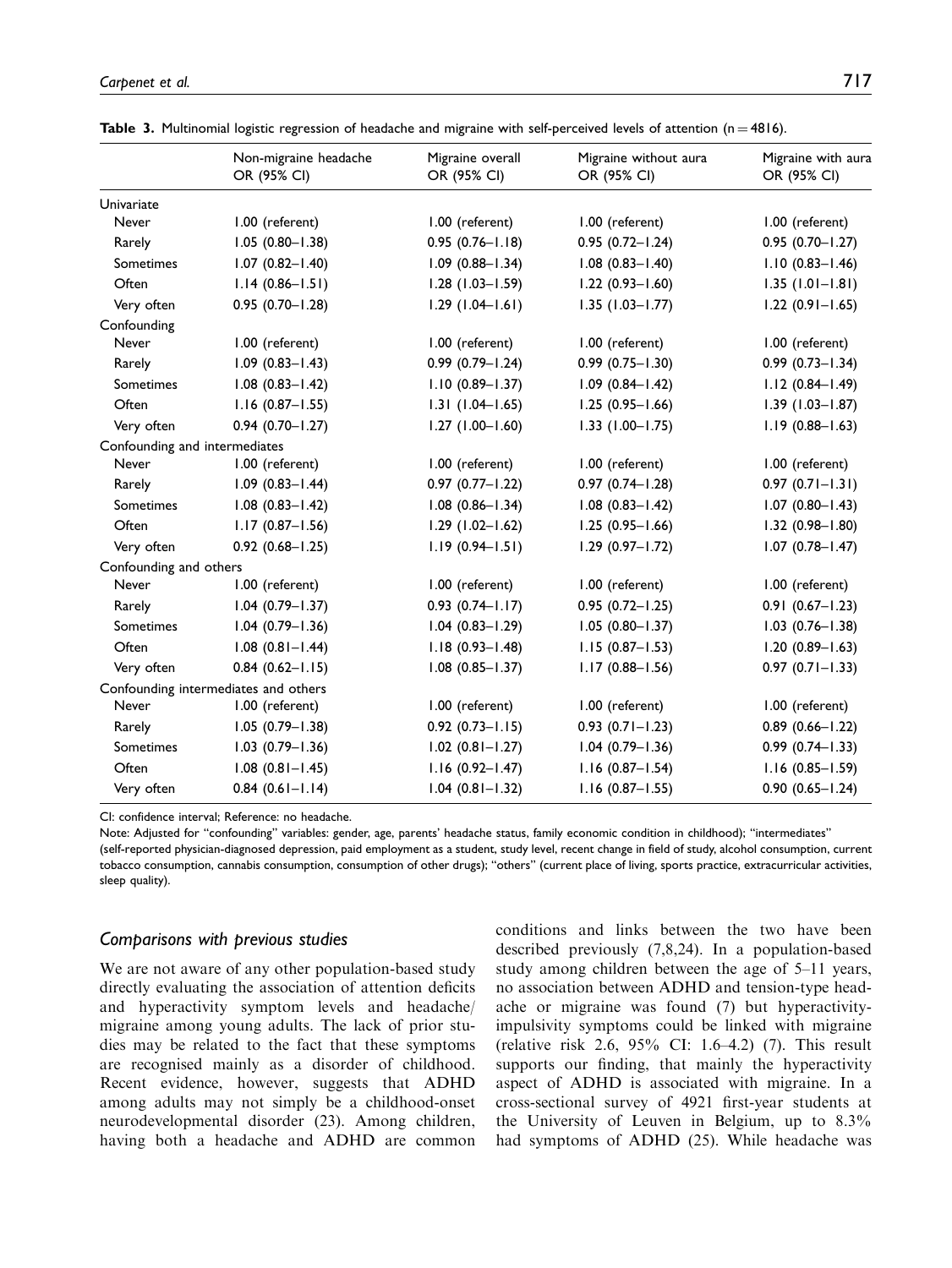|                               | Non-migraine headache<br>OR (95% CI)  | Migraine overall<br>OR (95% CI) | Migraine without aura<br>OR (95% CI) | Migraine with aura<br>OR (95% CI) |
|-------------------------------|---------------------------------------|---------------------------------|--------------------------------------|-----------------------------------|
| Univariate                    |                                       |                                 |                                      |                                   |
| Never                         | 1.00 (referent)                       | 1.00 (referent)                 | 1.00 (referent)                      | 1.00 (referent)                   |
| Rarely                        | $1.13(0.89 - 1.42)$                   | $1.32$ (1.09-1.59)              | $1.25(0.99 - 1.58)$                  | $1.42$ (1.08-1.87)                |
| Sometimes                     | $1.07(0.84 - 1.37)$                   | $1.74$ $(1.45 - 2.10)$          | $1.60$ (1.27-2.00)                   | $1.98(1.53 - 2.56)$               |
| Often                         | $1.45$ (1.17-1.80)                    | $2.25$ (1.89-2.67)              | $1.80$ (1.46-2.22)                   | $2.95(2.34 - 3.73)$               |
| Confounding                   |                                       |                                 |                                      |                                   |
| Never                         | 1.00 (referent)                       | 1.00 (referent)                 | 1.00 (referent)                      | 1.00 (referent)                   |
| Rarely                        | $1.09$ (0.86-1.39)                    | $1.28$ (1.05-1.56)              | $1.21 (0.96 - 1.54)$                 | $1.38$ (1.04-1.82)                |
| Sometimes                     | $1.05(0.83 - 1.35)$                   | $1.72$ (1.42-2.08)              | $1.57$ (1.25-1.98)                   | $1.95(1.50 - 2.55)$               |
| Often                         | $1.41$ (1.13-1.76)                    | 2.16 (1.80-2.58)                | $1.74$ (1.40-2.16)                   | $2.83(2.23 - 3.61)$               |
| Confounding and intermediates |                                       |                                 |                                      |                                   |
| Never                         | 1.00 (referent)                       | 1.00 (referent)                 | 1.00 (referent)                      | 1.00 (referent)                   |
| Rarely                        | $1.09(0.86 - 1.38)$                   | $1.25$ (1.02-1.52)              | $1.20(0.94 - 1.52)$                  | $1.33$ (1.00-1.76)                |
| Sometimes                     | $1.03$ (0.81-1.32)                    | $1.66$ (1.37-2.02)              | $1.53$ ( $1.21 - 1.94$ )             | $1.88$ (1.44-2.45)                |
| Often                         | $1.39$ (1.12-1.74)                    | $2.06$ (1.72-2.47)              | $1.68$ (1.35-2.09)                   | $2.66$ $(2.09-3.40)$              |
| Confounding and others        |                                       |                                 |                                      |                                   |
| Never                         | 1.00 (referent)                       | 1.00 (referent)                 | 1.00 (referent)                      | 1.00 (referent)                   |
| Rarely                        | $1.08$ $(0.85 - 1.36)$                | $1.24$ (1.01-1.51)              | $1.18(0.93 - 1.50)$                  | $1.33$ (1.00-1.76)                |
| Sometimes                     | $1.02$ (0.80-1.30)                    | $1.63$ (1.34-1.98)              | $1.51(1.20 - 1.90)$                  | $1.83$ (1.40-2.39)                |
| Often                         | $1.35(1.08 - 1.68)$                   | $2.00$ (1.67-2.40)              | $1.64$ (1.32-2.05)                   | $2.57(2.02 - 3.29)$               |
|                               | Confounding, intermediates and others |                                 |                                      |                                   |
| Never                         | 1.00 (referent)                       | 1.00 (referent)                 | 1.00 (referent)                      | 1.00 (referent)                   |
| Rarely                        | $1.07(0.84 - 1.36)$                   | $1.21(0.99 - 1.48)$             | $1.17(0.92 - 1.49)$                  | $1.28(0.97 - 1.70)$               |
| Sometimes                     | $1.00$ (0.78-1.29)                    | $1.60$ ( $1.31 - 1.94$ )        | $1.48$ (1.17-1.88)                   | $1.78$ (1.36-2.33)                |
| Often                         | $1.34$ (1.07-1.67)                    | $1.94$ (1.62-2.33)              | $1.61(1.29 - 2.01)$                  | $2.47(1.93-3.16)$                 |

Table 4. Multinomial logistic regression of headache and migraine with self-perceived levels of hyperactivity ( $n = 4816$ ).

CI: confidence interval; Reference: no headache.

Note: Adjusted for ''confounding'' variables: gender, age, parents' headache status, family economic condition in childhood); ''intermediates''

(self-reported physician-diagnosed depression, paid employment as a student, study level, recent change in field of study, alcohol consumption, current tobacco consumption, cannabis consumption, consumption of other drugs); ''others'' (current place of living, sports practice, extracurricular activities, sleep quality).

Table 5. ADHD and headache status: Comparison of logistic regression and inverse-probability-of-treatment weights analyses  $(n = 4816)$ .

|                    | Non-migraine headache<br>$n = 3398$<br>OR (95% CI) | Migraine overall<br>$n = 4121$<br>OR (95% CI) | Migraine without aura<br>$n = 3484$<br>OR (95% CI) | Migraine with aura<br>$n = 3340$<br>OR (95% CI) |
|--------------------|----------------------------------------------------|-----------------------------------------------|----------------------------------------------------|-------------------------------------------------|
|                    | ADHD standard logistic regression analysis         |                                               |                                                    |                                                 |
| <b>No</b>          | 1.00 (referent)                                    | 1.00 (referent)                               | 1.00 (referent)                                    | 1.00 (referent)                                 |
| Yes                | $0.89(0.73 - 1.09)$                                | $1.43$ (1.23–1.66)                            | $1.34$ (1.12–1.61)                                 | $1.50$ (1.24–1.83)                              |
| ADHD IPTW analysis |                                                    |                                               |                                                    |                                                 |
| <b>No</b>          | 1.00 (referent)                                    | 1.00 (referent)                               | 1.00 (referent)                                    | 1.00 (referent)                                 |
| Yes                | $0.95(0.78 - 1.16)$                                | $1.65$ (1.41-1.92)                            | $1.49(1.24 - 1.79)$                                | $1.81(1.48-2.21)$                               |

ADHD: Attention Deficit Hyperactivity Disorder; CI: confidence interval; IPTW: inverse-probability-of-treatment weights; Reference: no headache. Note: Adjusted for gender, age, parents' headache status, family economic condition in childhood, weight, self-reported physician-diagnosed depression, paid employment as a student, study level, recent change in field of study, alcohol consumption, current tobacco consumption, cannabis consumption, consumption of other drugs, current place of living, sports practice, extracurricular activities, sleep quality.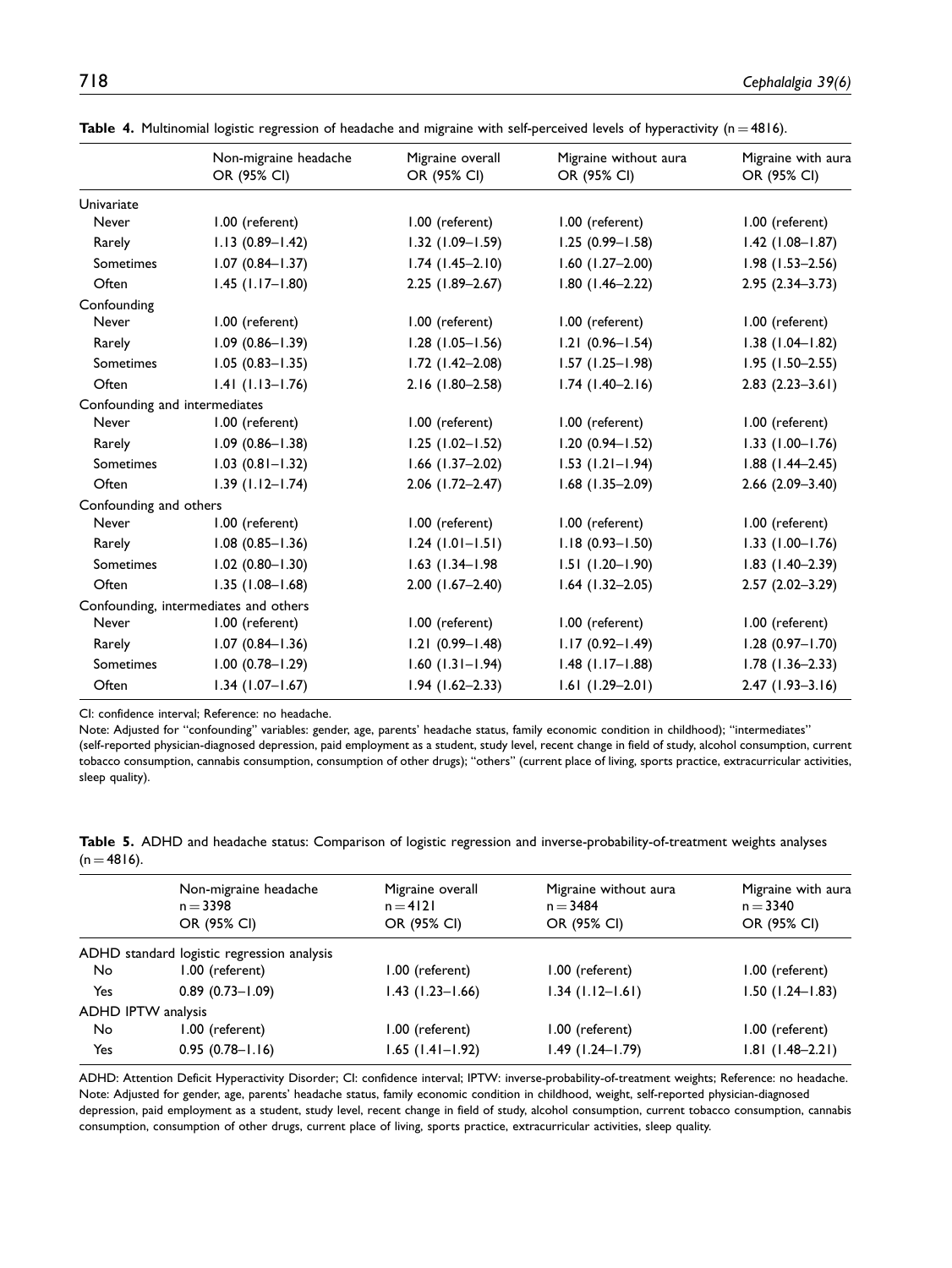not evaluated, students with ADHD had a variety of comorbid psychiatric symptoms and poor academic performance.

In our multivariable modeling approach, we evaluated various causal association patterns of covariates. While the association remained overall robust, we found a variation of our effect estimates of up to 22%, indicating the importance of a priori considering the expected links between exposure, outcome, and covariates (19,26). In particular, adjusting for potential consequences of the exposure (in our study self-perceived attention and hyperactivity symptom levels) appears to require a specific modeling approach due to the influence of potential unmeasured covariates or selection bias in this setting.

Our modeling approach considered depression as a consequence of hyperactivity symptoms. Another possibility is to consider depression rather as a comorbidity of migraine. In 2014, in a study of adolescents aged from 12 to 17 years, Blaauw et al. found that migraine was comorbid with depression/anxiety symptoms (risk ratio of 2.1 (95% CI: 1.6–2.6)) (27).

### Meaning and implications

As both symptoms of attention deficit and hyperactivity and migraine are frequent and disabling conditions among young adults, potential links may not only result in personal discomfort but also impact academic performance (11,25,28). Thus, students with migraine should be evaluated for symptoms suggestive of ADHD, particularly hyperactivity symptoms. Solutions for students with symptoms of ADHD include self-monitoring (29) and to adapt exam settings for students suffering from these symptoms. Such an intervention is already in place in several universities, where students with a clinical diagnosis of ADHD or impulsivity do their exams in a different room so that they can stand up and move (30,31).

### Strengths and limitations

Strengths of our study include the large number of students, the use of standardised assessment tools, available information on a large number of potential confounding and intermediate factors, and the use of modeling approaches that took distinct causal association patterns between exposure, outcome, and covariates into account. Further, a large proportion of the students included in this study were in their first year of post-secondary education, which represents a crucial period for their health and evolution of lifestyles (32).

The following limitations should be considered when interpreting our results. First, our study was cross-sectional, not allowing us to make any inference regarding the timing of the relationship between symptoms of attention deficit and hyperactivity symptoms and migraine as well as interrelationships with covariates. However, we decide a priori on cause and effect patterns that we translated into our modeling approach. Nevertheless, it remains to be determined whether attention deficit and hyperactivity symptoms precede headache and migraine or whether both conditions are the consequence of the same underlying mechanisms. Second, evaluation of migraine and attention deficit and hyperactivity symptoms was conducted with self-administered questionnaires, and misclassification is possible. However, we have no reason to believe that misclassification would be directly related to our research question, which is also supported by increased effect estimates only being observed for students with migraine but not being observable for the non-migraine headache group. Third, in our study, we did not aim to evaluate the influence of a diagnosis of ADHD but, rather, the influence of a self-perceived continuum of attentional problems and hyperactivity symptom levels with headache status. Fourth, the definitive choice for the causal association pattern also does not exclude bias due to misconception or variables not taken into consideration. Lastly, participants in the i-Share cohort come mainly from the University of Bordeaux, and our finding may not apply to other settings. However, we have no reason to believe that our findings are only observable among students enrolled at the University of Bordeaux.

### Conclusion

Results from this large cross-sectional study among university students show consistent associations of self-perceived attention deficit and hyperactivity symptom levels with migraine. We found the strongest associations for the hyperactivity domain and individuals with migraine with aura but no associations with non-migraine headache. Future studies are warranted to investigate the mechanisms underlying these associations and to evaluate whether both attention deficit and hyperactivity symptoms and migraine have an impact on academic performance, and how to prevent such impact.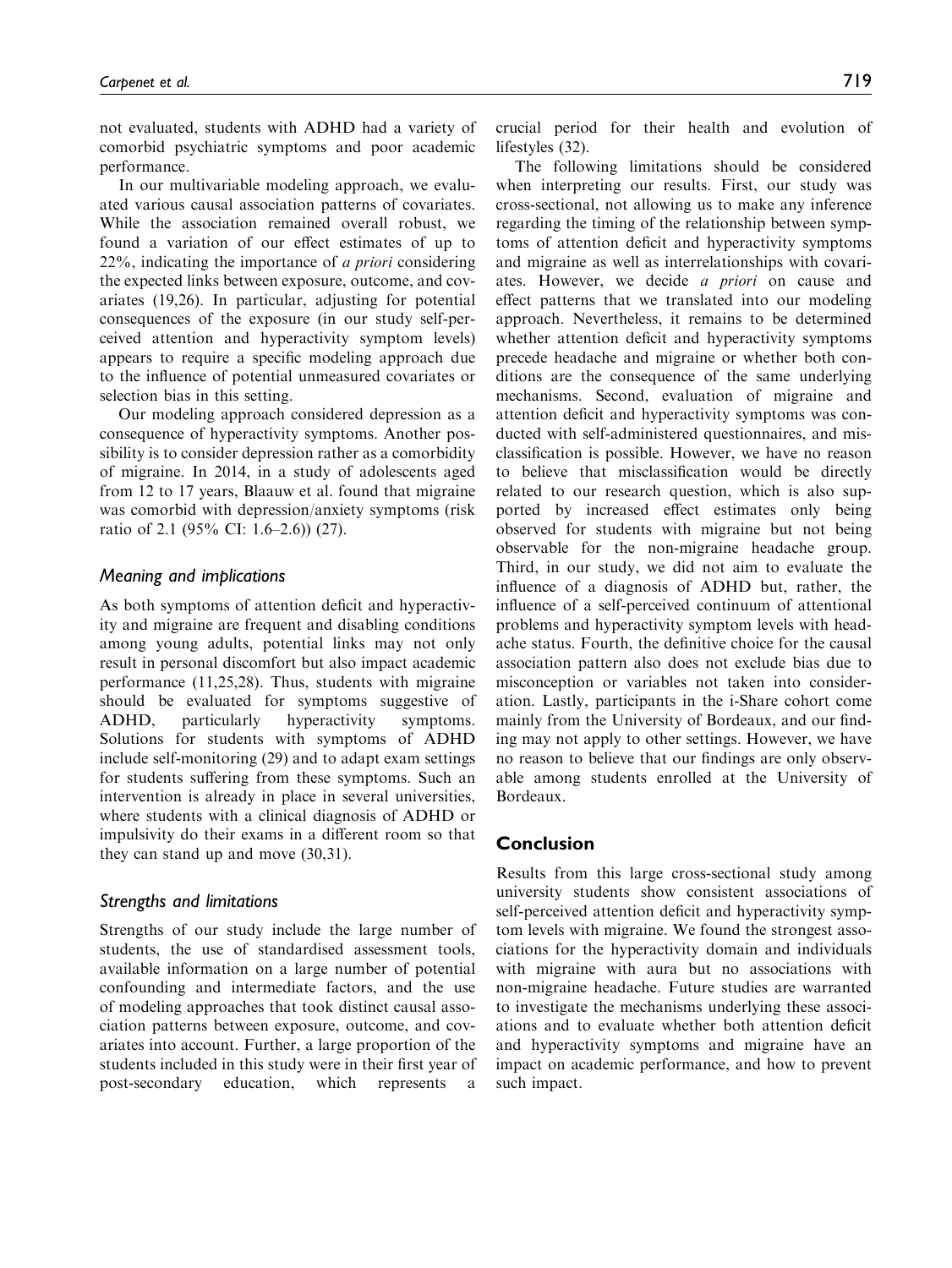## Clinical implications

- . Patients seen for migraine should be evaluated for symptoms of attention deficit or hyperactivity; in particular, those with migraine with aura.
- . These patients may benefit from a treatment approach that considers both attention deficit/hyperactivity symptoms and migraine.

### Declaration of conflicting interests

The authors declared the following potential conflicts of interest with respect to the research, authorship, and/or publication of this article: All authors have completed the ICMJE uniform disclosure form at [www.icmje.org/coi\\_disclosure.pdf](www.icmje.org/coi_disclosure.pdf). TK reports having received honoraria from Lilly for methodological advice, from Novartis and Daiichi Sankyo for lectures on epidemiology and research methods, and from the BMJ for editorial services. TK has provided methodological expert advice to CoLucid and Amgen, for which the Charité – Universitätsmedizin Berlin has received unrestricted funds. All other authors report no support from any organisation for the submitted work; no financial relationships with any organisations that might have an interest in the submitted work in the previous three years; no other relationships or activities that could appear to have influenced the submitted work.

### Funding

The authors disclosed receipt of the following financial support for the research, authorship, and/or publication of this article: The i-Share project is supported by the French National Research Agency (Agence Nationale de la Recherche, ANR), grant number [ANR-10-COHO-05]. This particular study was funded by a grant from the ''Future Investments'' program in the framework of the IdEx University of Bordeaux program (HEADS program), grant number [ANR-10-IDEX- 03-02].

### ORCID iD

Tobias Kurth D<http://orcid.org/0000-0001-7169-2620>

### **References**

- 1. Matthews M, Nigg JT and Fair DA. Attention deficit hyperactivity disorder. Curr Top Behav Neurosci 2014; 16: 235–266.
- 2. Faraone SV and Biederman J. What is the prevalence of adult ADHD? Results of a population screen of 966 adults. J Atten Disord 2005; 9: 384–391.
- 3. Kessler RC, Adler L, Ames M, et al. The World Health Organization Adult ADHD Self-Report Scale (ASRS): a short screening scale for use in the general population. Psychol Med 2005; 35: 245–256.
- 4. Kessler RC, Adler LA, Gruber MJ, et al. Validity of the World Health Organization Adult ADHD Self-Report Scale (ASRS) Screener in a representative sample of health plan members. Int J Methods Psychiatr Res 2007; 16: 52–65.
- 5. Fasmer OB, Riise T, Lund A, et al. Comorbidity of migraine with ADHD. J Atten Disord 2012; 16: 339–345.
- 6. Jensen RM, Lyngberg A and Jensen RH. Burden of cluster headache. Cephalalgia 2007; 27: 535–541.
- 7. Arruda MA, Guidetti V, Galli F, et al. Migraine, tensiontype headache, and attention-deficit/hyperactivity disorder in childhood: A population-based study. Postgrad Med 2010; 122: 18–26.
- 8. Arruda MA, Arruda R, Guidetti V, et al. ADHD is comorbid to migraine in childhood: A population-based study. J Atten Disord. Epub ahead of print 1 June 2017. DOI: 10.1177/1087054717710767.
- 9. Fasmer OB, Halmøy A, Oedegaard KJ, et al. Adult attention deficit hyperactivity disorder is associated with migraine headaches. Eur Arch Psychiatry Clin Neurosci 2011; 261: 595–602.
- 10. Souza-e-Silva HR and Rocha-Filho PAS. Headaches and academic performance in university students: A cross-sectional study. Headache 2011; 51: 1493–1502.
- 11. Birchwood J and Daley D. Brief report: The impact of attention deficit hyperactivity disorder (ADHD) symptoms on academic performance in an adolescent community sample. J Adolesc 2012; 35: 225–231.
- 12. Sedgwick JA. University students with attention deficit hyperactivity disorder (ADHD): A literature review. Ir J Psychol Med 2017; 35: 1–15.
- 13. Pearce N and Lawlor DA. Causal inference so much more than statistics. *Int J Epidemiol* 2016; 45: 1895–1903.
- 14. Montagni I, Guichard E and Kurth T. Association of screen time with self-perceived attention problems and hyperactivity levels in French students: A cross-sectional study. BMJ Open 2016; 6: e009089.
- 15. Headache Classification Committee of the International Headache Society (IHS). Headache attributed to intracranial neoplasia. In The International Classification of Headache Disorders, 3rd edition (beta version). Cephalalgia 2013; 33: 719–721.
- 16. Montagni I, Guichard E, Carpenet C, et al. Screen time exposure and reporting of headaches in young adults: A cross-sectional study. Cephalalgia 2015; 36: 1020–1027.
- 17. Rasmussen S, Lipton RB, Hettiarachchi J, et al. ID Migraine: Development and validation of a three-item, self-administered questionnaire to identify migraine sufferers in a primary care population. Headache Care 2004; 1: 14–16.
- 18. Streel S, Donneau A-F, Dardenne N, et al. Validation of an extended French version of ID Migraine<sup>TM</sup> as a migraine-screening tool. Cephalalgia 2015; 35: 437–442.